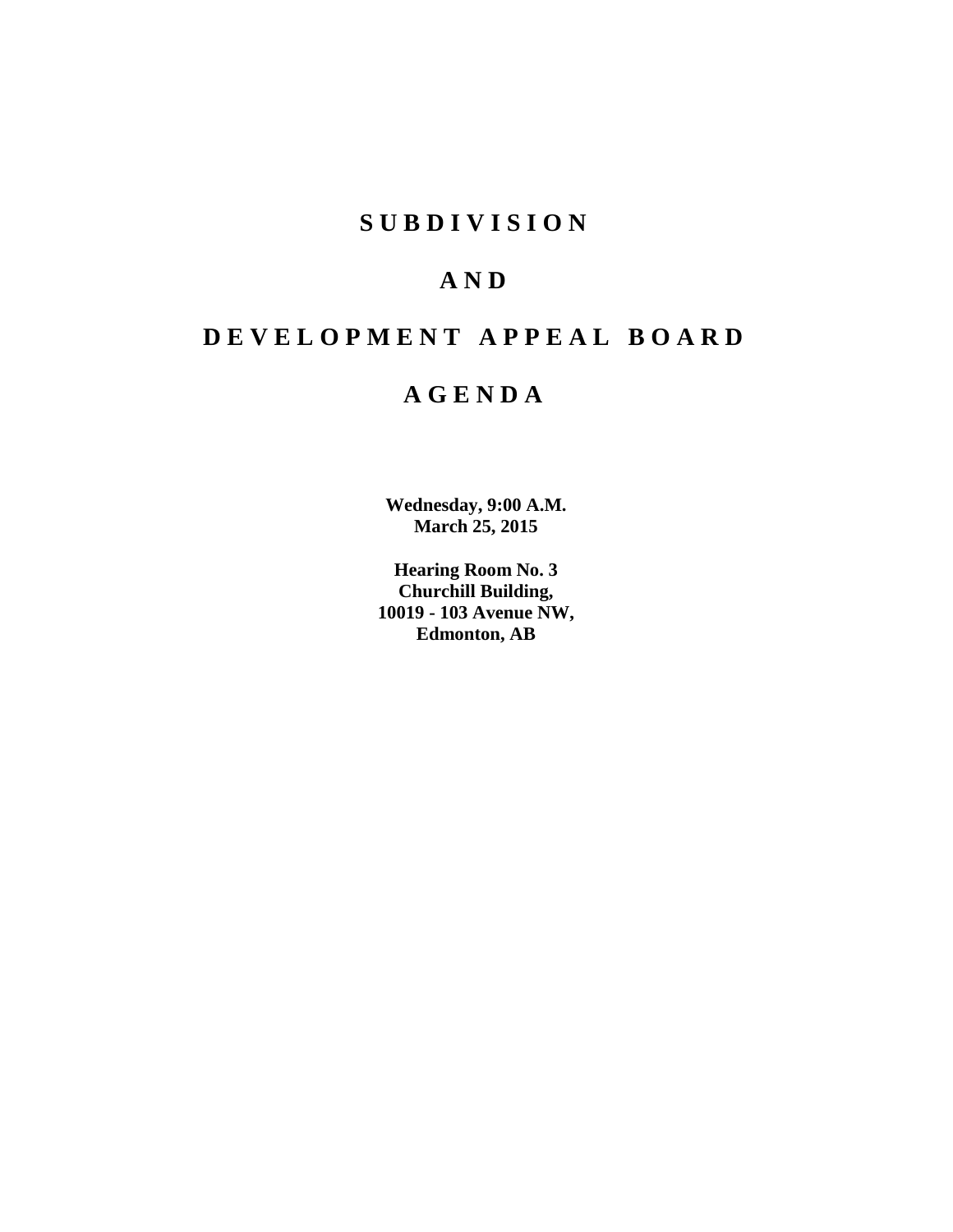## **SUBDIVISION AND DEVELOPMENT APPEAL BOARD HEARING ROOM NO. 3**

|                        | $9.00 \text{ A M}$ | SDAB-D-15-069 | Construct interior and exterior alterations to a<br>Nightclub (Legal Briefs - 279 occupants) |  |  |
|------------------------|--------------------|---------------|----------------------------------------------------------------------------------------------|--|--|
|                        |                    |               | 10148 - 105 Street NW<br>Project No.: 51557576-001                                           |  |  |
| <b>LUNCH TO FOLLOW</b> |                    |               |                                                                                              |  |  |

*NOTE: Unless otherwise stated, all references to "Section numbers" in this Agenda refer to the authority under the Edmonton Zoning Bylaw 12800.*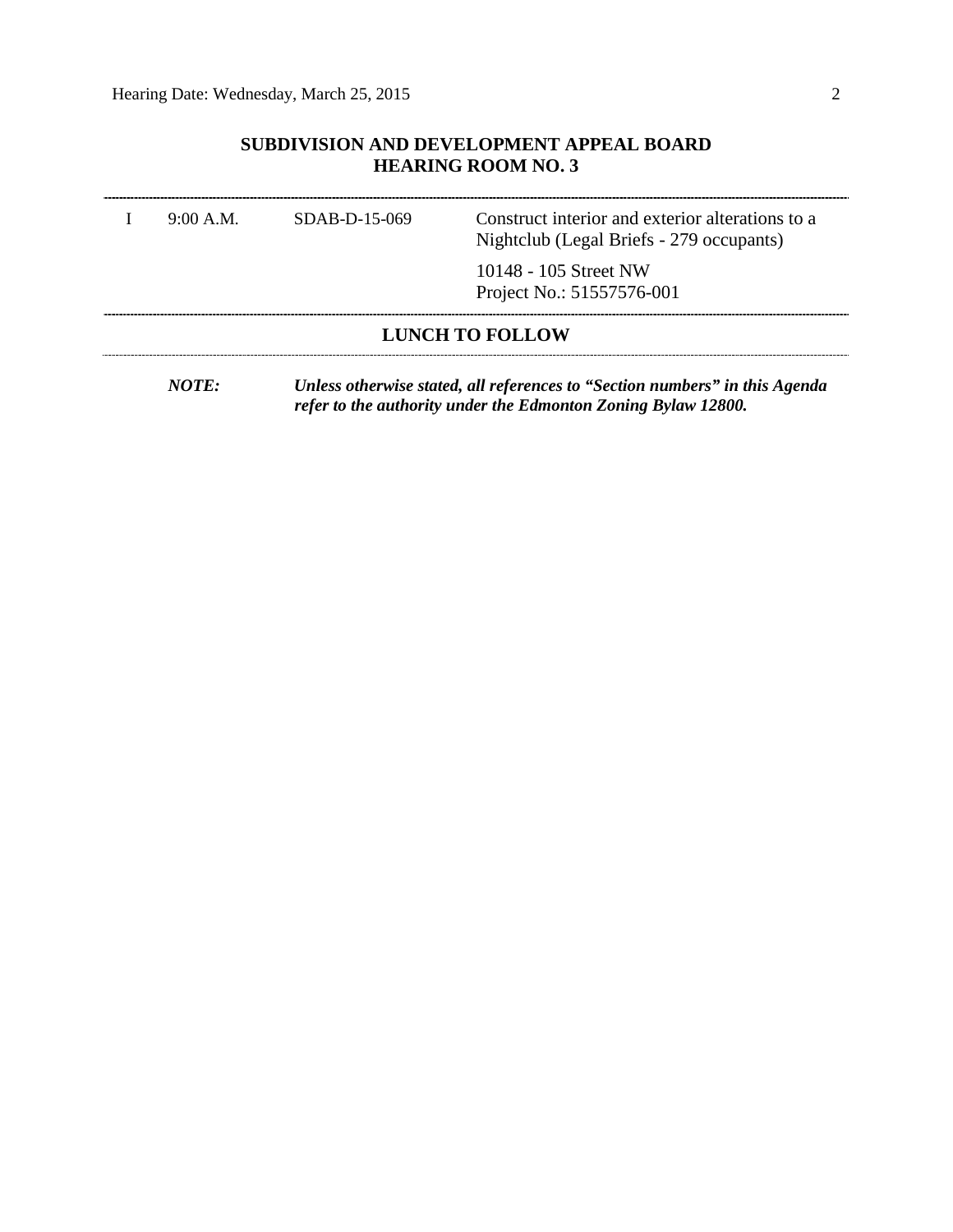#### **ITEM I: 9:00 A.M. FILE: SDAB-D-15-069**

#### AN APPEAL FROM THE DECISION OF THE DEVELOPMENT OFFICER BY AN ADJACENT PROPERTY OWNER

APPELLANT:

APPLICATION NO.: 51557576-001

12, 2005

APPLICATION TO: Construct interior and exterior alterations to a Nightclub (Legal Briefs - 279 occupants)

DECISION OF THE DEVELOPMENT AUTHORITY: Approved with conditions

DECISION DATE: November 24, 2005

DATE OF APPEAL: February 27, 2015

NOTIFICATION PERIOD: November 29, 2005 through December

MUNICIPAL DESCRIPTION OF SUBJECT PROPERTY: 10148 - 105 Street NW

LEGAL DESCRIPTION: Plan B2 Blk 5 Lot 189

RESPONDENT: 1005059 Alberta Ltd. / Ogilvie LLP

ADDRESS OF RESPONDENT: 10303 – Jasper Avenue NW, Edmonton, AB, T5J 3N6

ZONE: UW Urban Warehouse Zone

OVERLAY: Downtown Special Area

STATUTORY PLAN: Capital City Downtown Plan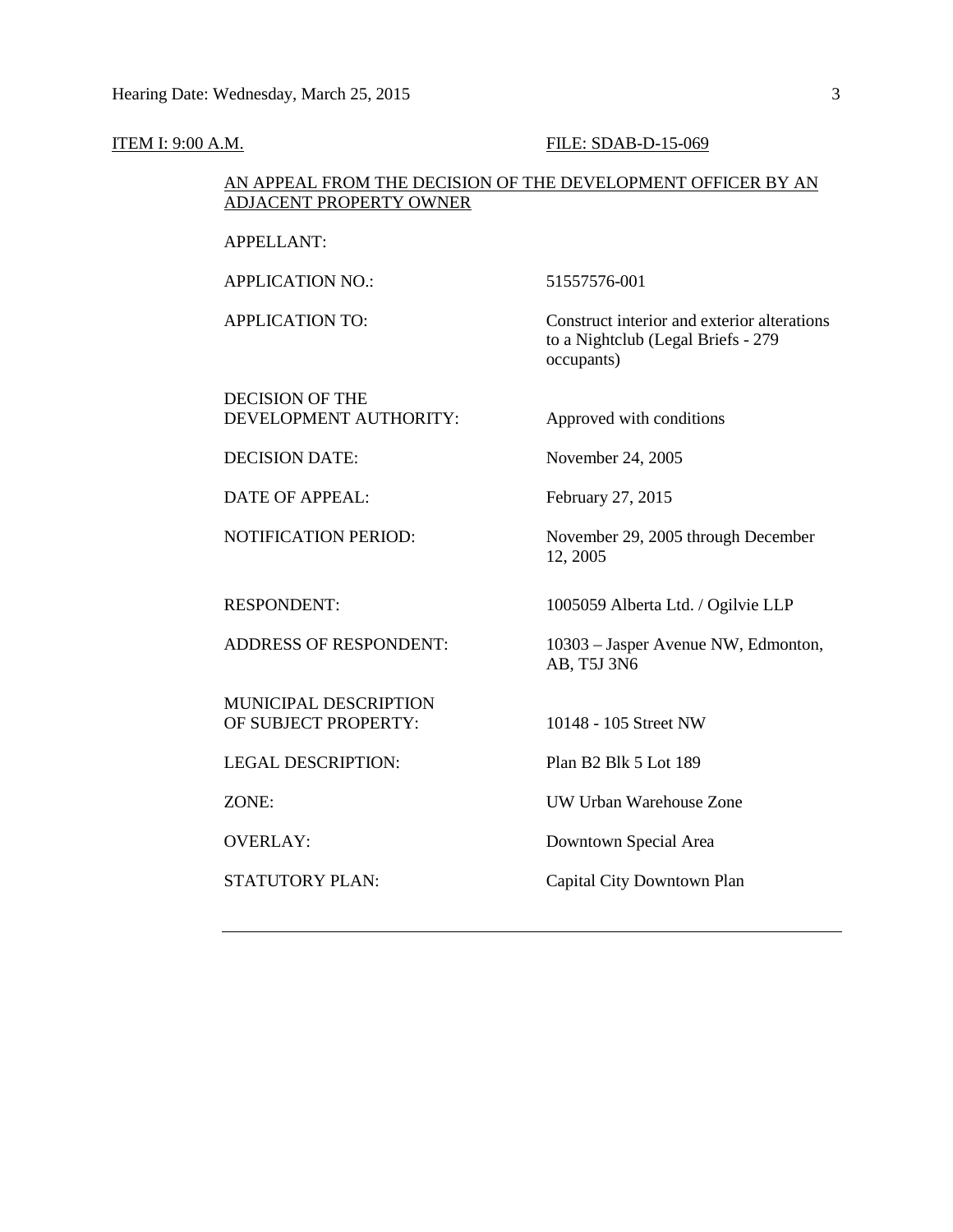#### DEVELOPMENT OFFICER'S DECISION

APPROVED - The proposed development subject to the following conditions:

The occupancy of the Nightclub is 279 based on the proposed Public Space. Reference Section 6.1(45).

Any increase in Public Space or occupancy shall require separate approval.

The existing building overhang and eaves encroach over the 105 Street road right-of-way. The owner/applicant shall enter into an Encroachment Agreement with the City. The owner/applicant must contact Kerry Bauer (496-6153) of the Planning and Development Department for information on the agreement. NOTE: The new metal corrugated siding may increase the eave encroachment.

NOTES:

1) Signs require separate Development Applications.

2) A Building Permit is required for any construction or change in use of a building. For a building permit, and prior to the Plans Examination review, you require construction drawings and the payment of fees. Please contact our Customer Information Centre at 496-3100 for further information.

3) This approval does not remove obligations to conform with other legislation, bylaws or land title instruments such as the Municipal Government Act, the Edmonton Building Permit Bylaw or any caveats, covenants or easements that might be attached to the Site.

#### APPELLANT'S SUBMISSION

The Appellant respectfully appeals the decision of the Development Officer approving the development permit at 10148 - 105 Street (Lot 189, Block 5, Plan B2) on the following grounds:

- a. No notice was provided to adjacent property owners with respect to the proposed development or use.
- b. A business promotion document from Shade Gentlemen's Club (VIP Pass) was received by the Appellant on February 12, 2015 and it was at this time the Appellant determined/discovered that some sort of development permit appears to have been granted relating to the subject property.
- c. The subject property has been vacant for over two (2) years, possibly three (3) years.
- d. The Appellant submits that the Subdivision and Development Appeal Board cancel the development permit and direct that the Applicant re-apply to the City of Edmonton for a new development permit in accordance with the Edmonton Zoning Bylaw.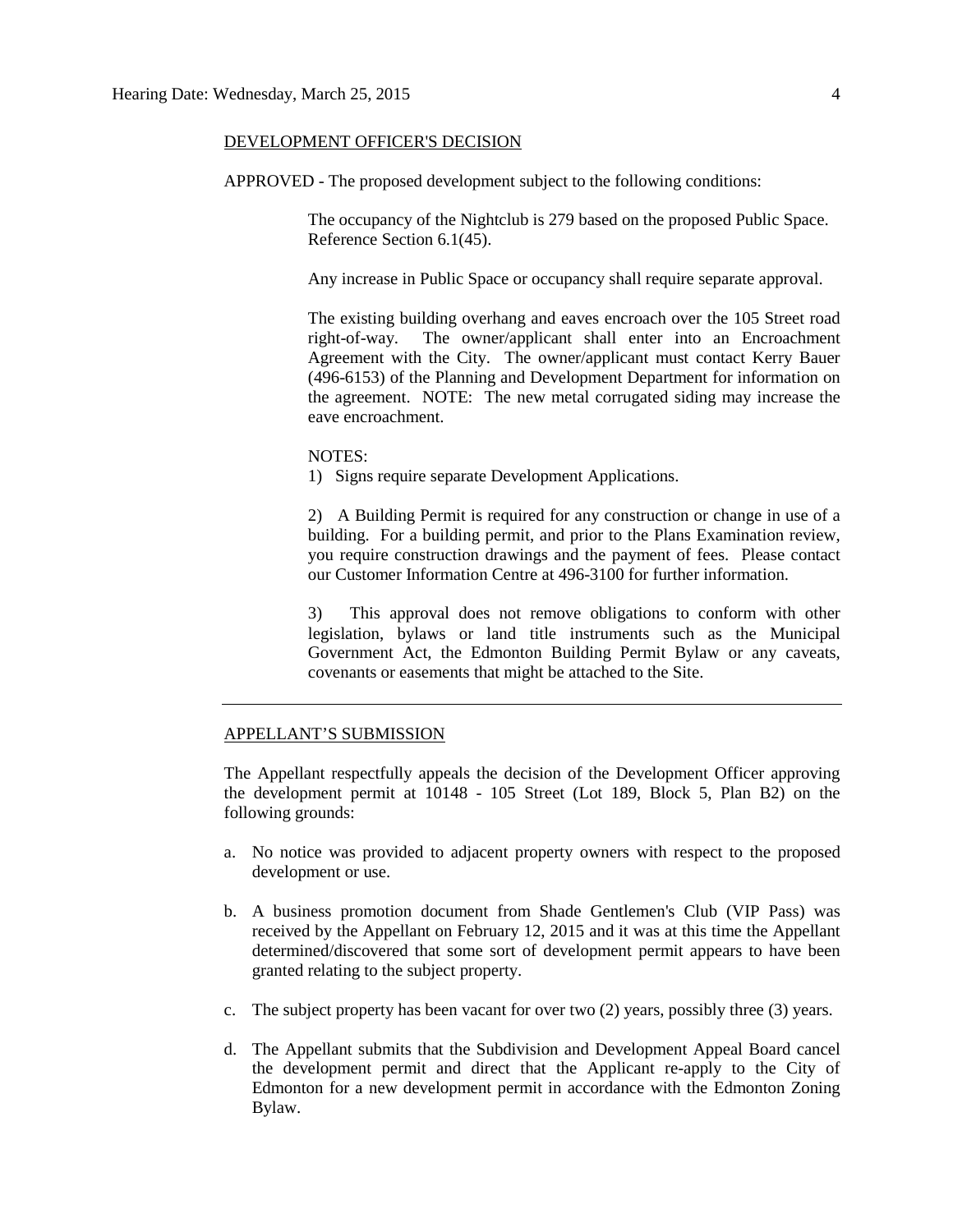#### APPELLANT'S SUBMISSION (CONTINUED)

- e. Further, it is respectfully submitted that the use, enjoyment and value of the Appellant's property and the amenities of the neighbourhood will be negatively affected by the proposed development.
- f. Such further and other reasons as may be presented at the hearing of this matter.

#### SUBDIVISION AND DEVELOPMENT APPEAL BOARD OFFICER'S COMMENTS

This is an application to construct interior and exterior alterations to a Nightclub (Legal Briefs - 279 occupants).

The site is located on the west side of 105 Street, north of Jasper Avenue and is zoned UW Urban Warehouse Zone, Section 910.11 of the Edmonton Zoning Bylaw 12800. The site is within the Downtown Special Area, Section 910. The site is also within the Central Warehouse Area (Sub-Area 1) in the WC – Warehouse Campus Neighbourhood of the Capital City Downtown Plan, under Bylaw 15200 (as amended), approved by City Council on July 7, 2010.

Section 686(1)(b) of the *Municipal Government Act* states "a development appeal to a subdivision and development appeal board is commenced by filing a notice of the appeal, containing reasons, with the board within 14 days, in the case of an appeal made by a person referred to in section 685(2), after the date on which the notice of the issuance of the permit was given in accordance with the land use bylaw."

Section 685(2) of the *Municipal Government Act* states "in addition to an applicant under subsection (1), any person affected by an order, decision or development permit made or issued by a development authority may appeal to the subdivision and development appeal board."

The Board is advised that the decision of approval by the Development Officer is dated November 24, 2005. The Notice of Appeal was filed on February 27, 2015 by an adjacent property owner to the east located at 10155 – 105 Street.

**Nightclubs**, but not to exceed 200 occupants and 240 square metres of Public Space if the Site is adjacent to or across a Lane from a Residential zoned Site, is a Discretionary Use in the UW Urban Warehouse Zone, Section 910.11(3)(r).

Under Section 7.4(37), **Nightclubs** means development where the primary purpose of the facility is the sale of alcoholic beverages to the public, for consumption within the premises or off the Site, in a facility where entertainment facilities take up more than 10 percent of the Floor Area. This Use typically has a limited menu from a partially equipped kitchen/preparation area and prohibits minors from lawfully utilizing the facility. Typical Uses include dance clubs, cabarets, nightclubs, lounges, neighbourhood pubs and bars, beverage rooms, and cocktail lounges.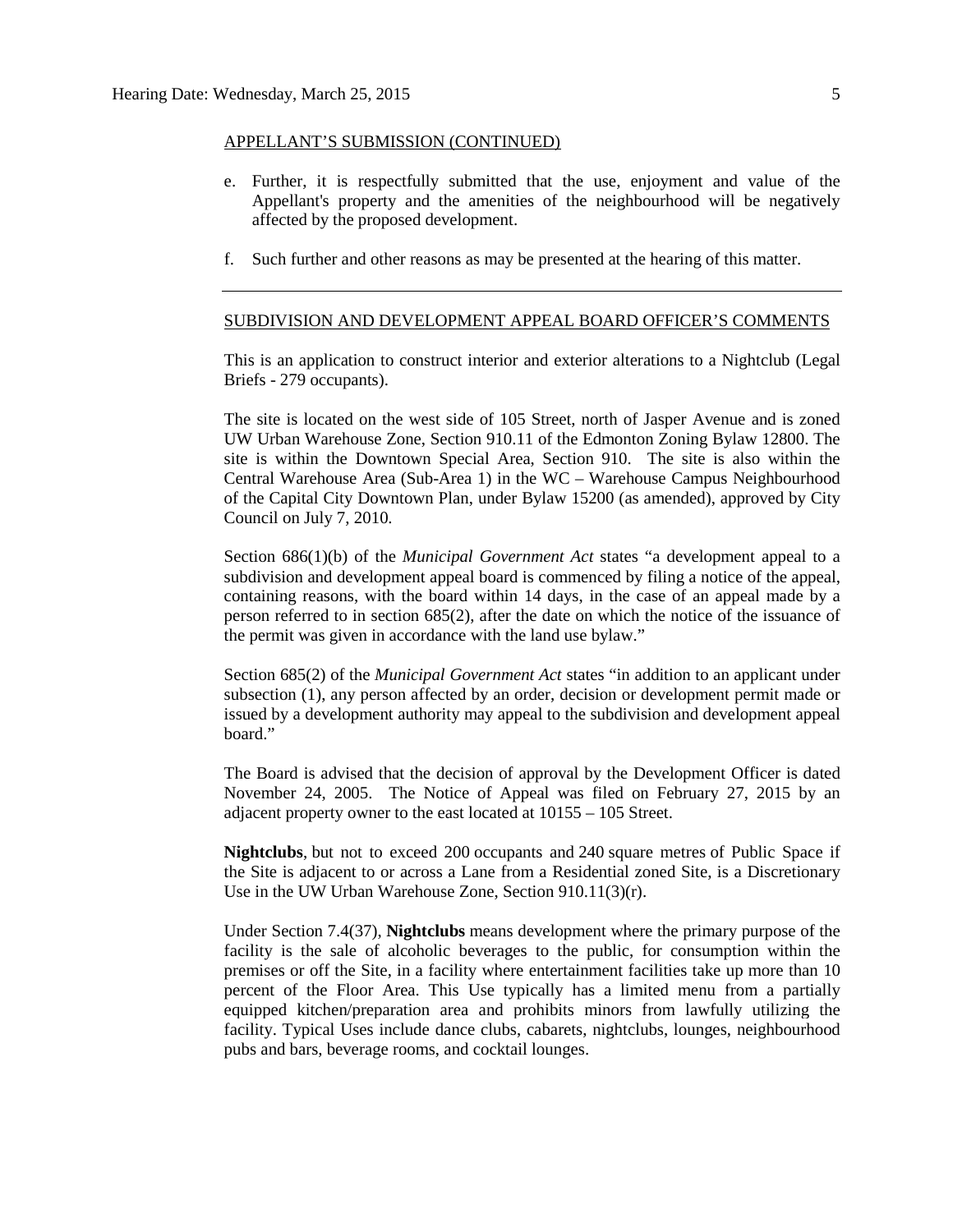#### SUBDIVISION AND DEVELOPMENT APPEAL BOARD OFFICER'S COMMENTS (CONTINUED)

Section 910.1 states the General Purpose of the Downtown Special Area is to designate the Downtown area as a Special Area and to adopt the following land use regulations to achieve the objectives of the Capital City Downtown Plan.

Section 910.11(1) states the purpose of the UW Urban Warehouse Zone is to develop a unique mixed-use business commercial, educational and residential neighbourhood, accommodating a diversity of uses, including residential, commercial, institutional, light manufacturing and assembly in a safe, walkable, human-scaled built environment that builds on the existing land use pattern and respects the architectural characteristics and functions of the area.

| <b>Application</b>                                    | <b>Description</b>                                       | <b>Decision</b>                                                         |
|-------------------------------------------------------|----------------------------------------------------------|-------------------------------------------------------------------------|
| <b>Number</b><br>124839985-001                        |                                                          |                                                                         |
| To install 1 On-Premises<br>Minor Digital Fascia Sign |                                                          | July 9, 2012;<br>Approved with<br>conditions<br>following<br>and<br>the |
|                                                       | (SHADE NIGHTCLUB ID                                      | variance:                                                               |
|                                                       | SIGN).                                                   |                                                                         |
|                                                       |                                                          | Minor Digital On-premises Signs                                         |
|                                                       |                                                          | Discretionary (Reference<br>are                                         |
|                                                       |                                                          | Section $59F.3(5)$ )                                                    |
| 399595-008                                            | Construct<br>exterior                                    | March 19, 2010; "that the appeal be                                     |
| <b>SDAB-D-10-009</b>                                  | alterations<br>Major<br>to<br>a                          | ALLOWED and the decision of the                                         |
|                                                       | and<br>Drinking<br>Eating<br>Establishment / Night Club. | Development<br>Authority<br><b>REVOKED."</b>                            |
| 399595-006                                            | exterior<br>construct<br>To                              | November 19, 2009; Approved with                                        |
|                                                       | alterations<br>a Major<br>to                             | conditions.                                                             |
|                                                       | and<br>Eating<br>Drinking                                |                                                                         |
|                                                       | Establishment/Night Club.                                |                                                                         |
| 51557576-002                                          | To construct interior and                                | December 15, 2005; "that<br>the                                         |
| <b>SDAB-D-05-348</b>                                  | exterior alterations to a                                | <b>DENIED</b><br>the<br>appeal be<br>and                                |
|                                                       | Nightclub (Legal Briefs -                                | <b>DEVELOPMENT</b><br><b>GRANTED</b>                                    |
|                                                       | 279 occupants).                                          | subject to the following conditions:                                    |
|                                                       |                                                          | 1. that occupancy be limited to 250                                     |
|                                                       |                                                          | coincide<br>with<br>the<br>to<br>persons                                |
|                                                       |                                                          | occupancy applied for with the                                          |
|                                                       |                                                          | Alberta Gaming<br>and<br>Liquor                                         |
|                                                       |                                                          | Commission. This is to be the                                           |
|                                                       |                                                          | number that is on the Business                                          |
|                                                       |                                                          | Licence or Licence of Occupancy                                         |
|                                                       |                                                          | all relevant permits<br>and<br>and<br>licences.                         |
|                                                       |                                                          |                                                                         |
|                                                       |                                                          |                                                                         |

The following jobs are listed in the Sustainable Development POSSE system: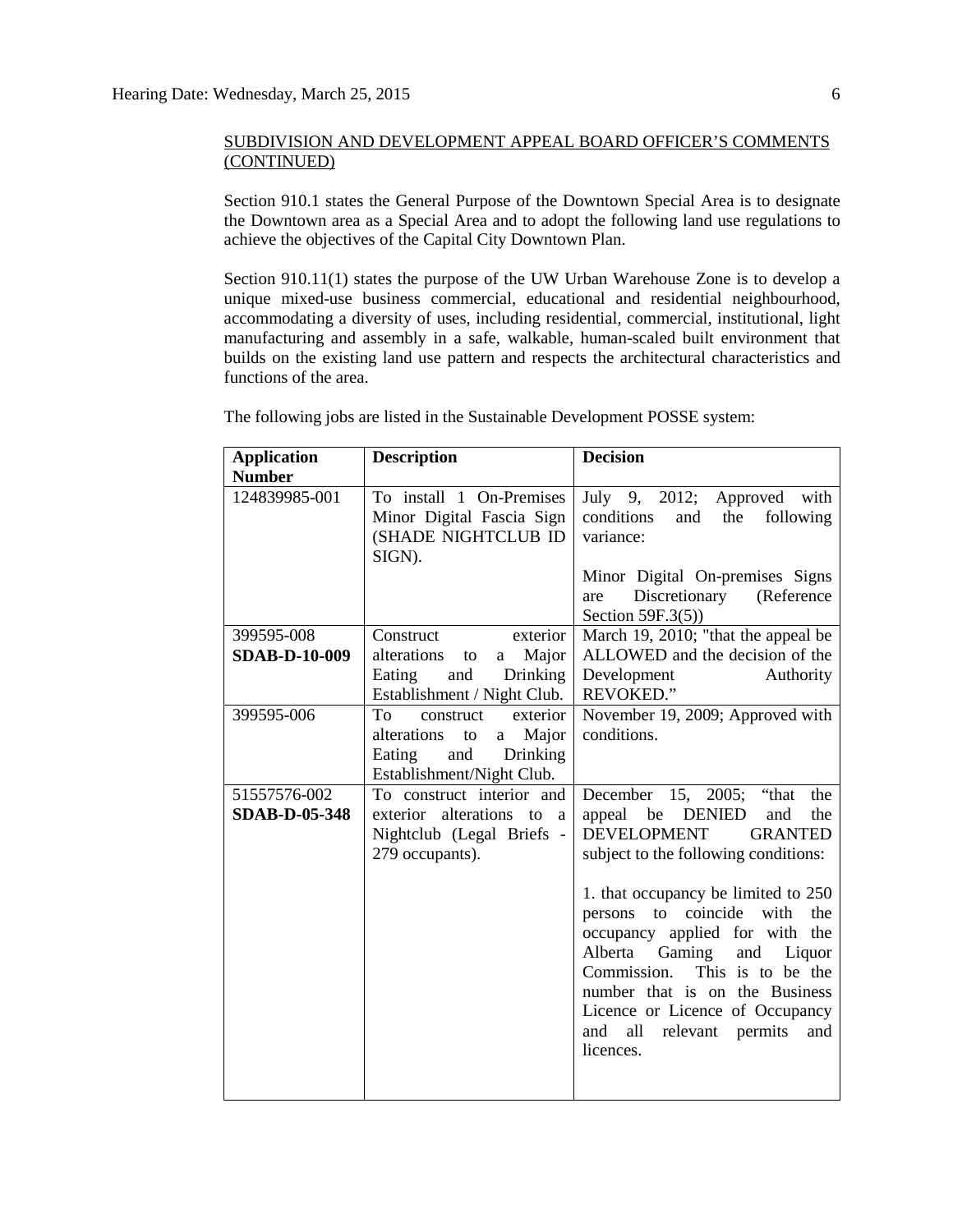| 51557576-002         |                                                                                                           | operation of the<br>2.<br>the<br>that                                                                                                                                                                                                                                                                                                                                              |
|----------------------|-----------------------------------------------------------------------------------------------------------|------------------------------------------------------------------------------------------------------------------------------------------------------------------------------------------------------------------------------------------------------------------------------------------------------------------------------------------------------------------------------------|
| <b>SDAB-D-05-348</b> |                                                                                                           | nightclub shall be contained within                                                                                                                                                                                                                                                                                                                                                |
| (continued)          |                                                                                                           | the confines of the building with no                                                                                                                                                                                                                                                                                                                                               |
|                      |                                                                                                           | external<br>sound<br>system.                                                                                                                                                                                                                                                                                                                                                       |
|                      |                                                                                                           | 3. that the development permit does<br>not include approval for signage.<br>All signage will require separate<br>Permits.<br>Development                                                                                                                                                                                                                                           |
|                      |                                                                                                           | 4. that the Applicant install and<br>operate the Crime Watch Program<br>outlined<br>the<br>Board.<br>to<br>as                                                                                                                                                                                                                                                                      |
|                      |                                                                                                           | 5. Any increase in Public Space or<br>Occupancy shall require separate<br>approval.                                                                                                                                                                                                                                                                                                |
|                      |                                                                                                           | 6. The existing building overhang<br>and eaves encroach over the 105<br>Street road right-of-way.<br>The<br>owner/applicant shall enter into an<br>Encroachment Agreement with the<br>City. The owner/applicant must<br>contact Kerry Bauer (496-6153) of<br>the Planning and Development<br>Department for information on the<br>agreement.                                       |
|                      |                                                                                                           | NOTE: The new metal corrugated<br>siding may increase<br>the<br>eave<br>encroachment."                                                                                                                                                                                                                                                                                             |
| 51557576-001         | To construct interior and<br>alterations to a<br>exterior<br>Nightclub (Legal Briefs -<br>279 occupants). | November 24, 2005; Approved with<br>conditions.                                                                                                                                                                                                                                                                                                                                    |
| 37814978-001         | <b>Compliance Certificate</b>                                                                             | March 2, 2004; In response to your<br>letter dated February 27, 2004, this<br>is to advise you that the building<br>(Commercial Building) indicated on<br>the Real Property Report dated<br>February 27, 2004, and signed by<br>John Sung, Alberta Land Surveyor,<br>complies with the yard regulations<br>governing EZ (Enterprise) Zone.<br>advised<br>that<br>You<br>are<br>the |
|                      |                                                                                                           | <b>BUILDING</b><br><b>OVERHANG</b><br>and<br><b>EAVES</b><br>105<br>encroach<br>onto<br>STREET.<br>Pursuant to the<br>City<br>Streets<br>Development<br>Control                                                                                                                                                                                                                    |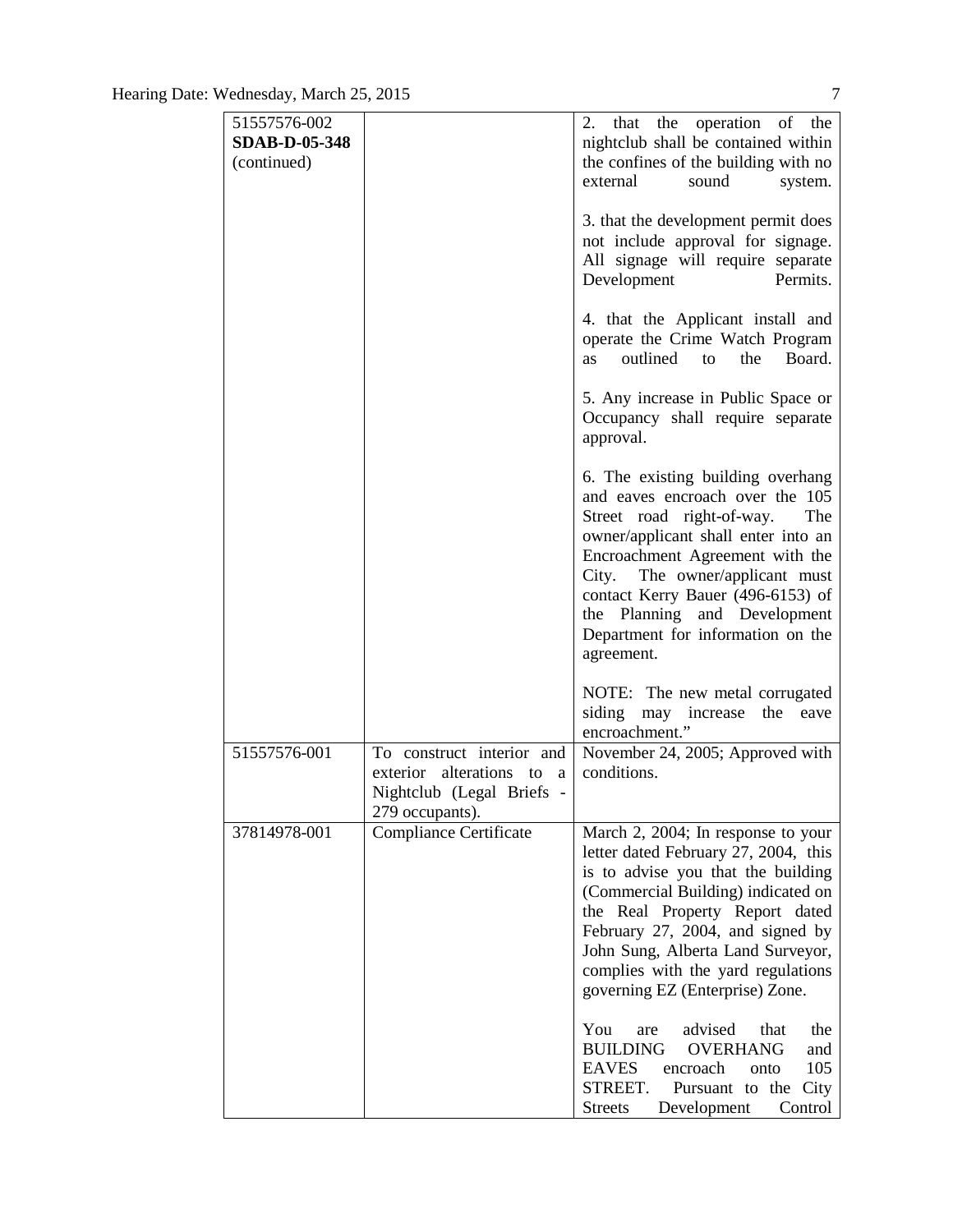| 37814978-001        |                             | Bylaw, No. 12513, a Permit via an   |
|---------------------|-----------------------------|-------------------------------------|
| (continued)         |                             | Encroachment Agreement<br><b>1S</b> |
|                     |                             | required for any unauthorized       |
|                     |                             | development within the road right-  |
|                     |                             | of-way. $[]$ .                      |
| 399595-002          | To continue to operate a    | February 4, 2000; Approved with a   |
|                     | Major Eating and Drinking   | condition.                          |
|                     | Establishment (450 seats)   |                                     |
|                     | and a minor amusement       |                                     |
|                     | establishment<br>with       |                                     |
|                     | retail<br>accessory         |                                     |
|                     | (confectionary) (Reference) |                                     |
|                     | Development<br>Permit       |                                     |
|                     | 399595-001).                |                                     |
| *Further            |                             |                                     |
| <b>Development</b>  |                             |                                     |
| Permit              |                             |                                     |
| <b>Applications</b> |                             |                                     |
| continue<br>prior   |                             |                                     |
| to 2000.            |                             |                                     |

### NOTICE TO APPLICANT/APPELLANT

Provincial legislation requires that the Subdivision and Development Appeal Board issue its official decision in writing within fifteen days of the conclusion of the hearing. Bylaw No. 11136 requires that a verbal announcement of the Board's decision shall be made at the conclusion of the hearing of an appeal, but the verbal decision is not final nor binding on the Board until the decision has been given in writing in accordance with the Municipal Government Act.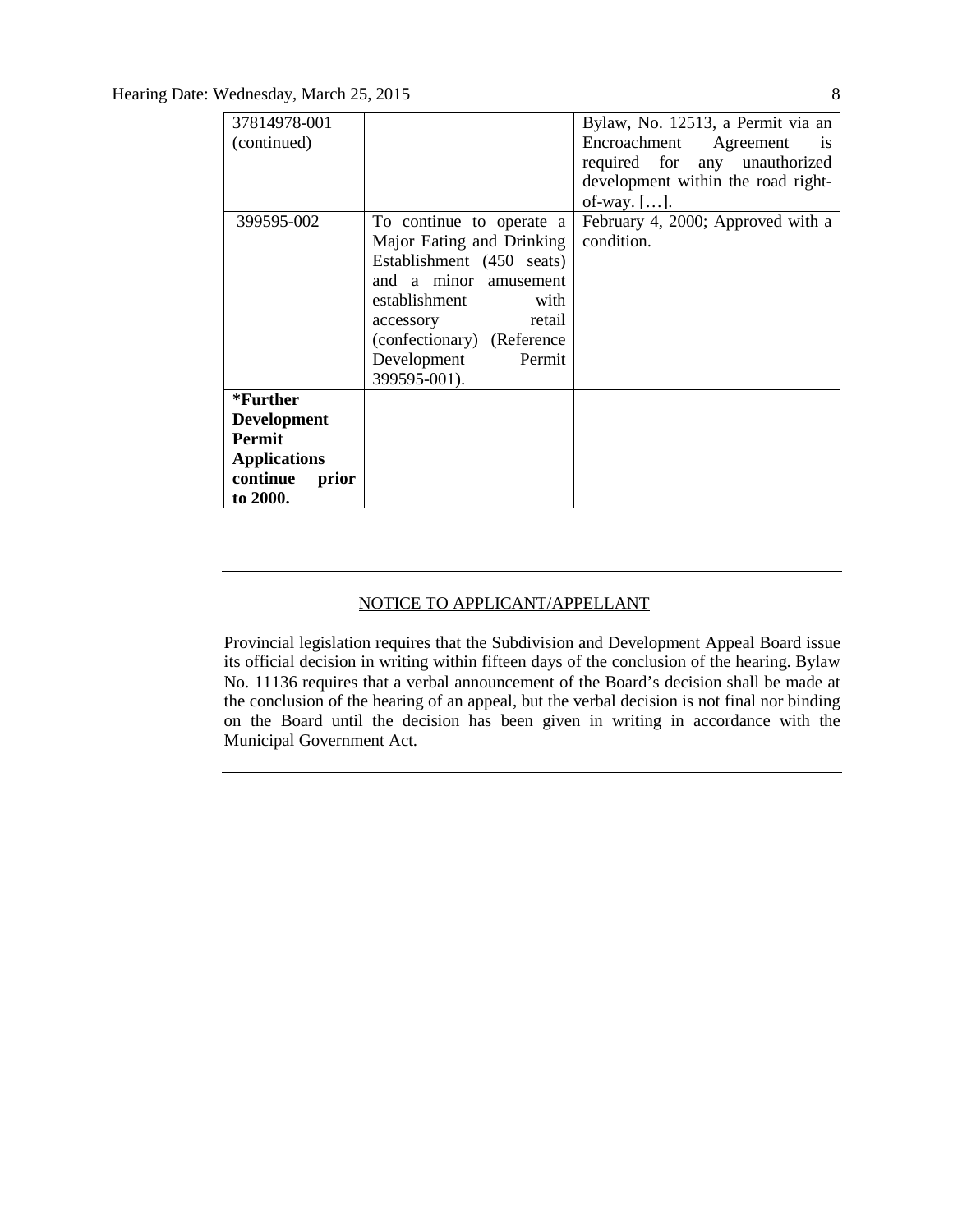